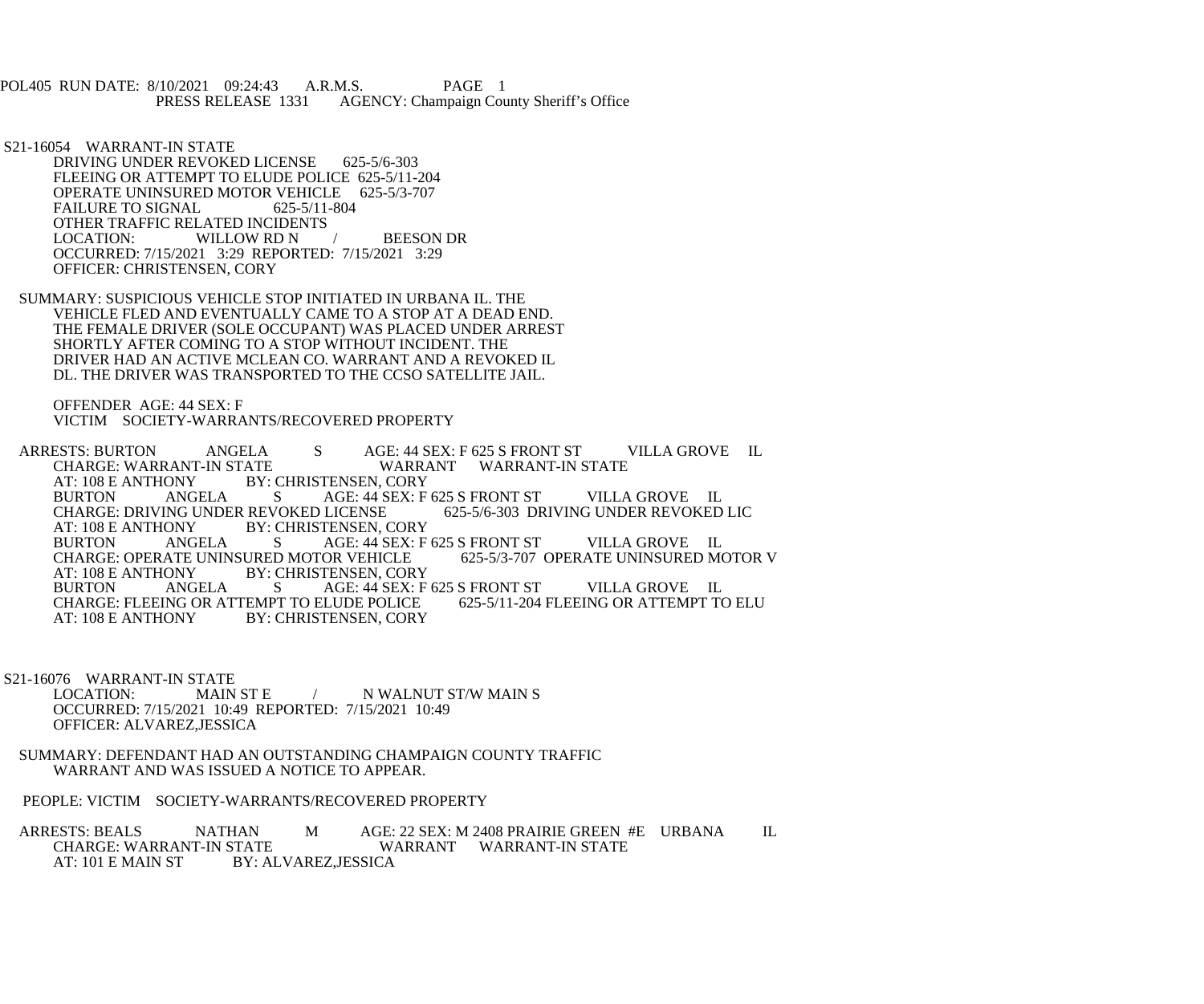POL405 RUN DATE: 8/10/2021 09:24:43 A.R.M.S. PAGE 2<br>PRESS RELEASE 1331 AGENCY: Champaign Cou AGENCY: Champaign County Sheriff's Office

S21-16207 BATTERY-DOMESTIC 720-5/12-3.2 \*\* JUVENILE \*\*<br>LOCATION: 1600 BLOCK OF GATES DR RANTOUL LOCATION: 1600 BLOCK OF GATES DR OCCURRED: 7/15/2021 18:20 REPORTED: 7/16/2021 19:25 OFFICER: PING, JOEL

 SUMMARY: ON JULY 16, 2021, CHAMPAIGN COUNTY SHERIFF'S DEPUTIES RESPONDED TO AN ADDRESS IN THE VILLAGE OF RANTOUL FOR REPORT OF A DOMESTIC BATTERY THAT OCCURRED IN THE VILLAGE OF RANTOUL AND IN HARWOOD TOWNSHIP. UPON ARRIVAL, DEPUTIES INTERVIEWED ALL INVOLVED PARTIES, OBSERVED INJURIES, AND DETERMINED A DOMESTIC BATTERY OCCURRED. THE OFFENDER WAS LATER TAKEN INTO CUSTODY AND TRANSPORTED TO THE CHAMPAIGN COUNTY SATELLITE JAIL AND LEFT IN THE CARE OF CORRECTIONAL STAFF. NOTHING FURTHER TO REPORT AT THIS TIME.

PEOPLE: VICTIM AGE: 16 SEX: F RANTOUL IL

ARRESTS: CRUZ JOHANNA M AGE: 36 SEX: F 1938 CR 3000 N APT #46 RANTOUL IL<br>CHARGE: BATTERY-DOMESTIC 720-5/12-3.2 BATTERY-DOMESTIC CHARGE: BATTERY-DOMESTIC AT: 1938 CR 3000N APT #46 BY: PING, JOEL

S21-16413 WARRANT-IN STATE<br>LOCATION: CRYS CRYSTAL LAKE DR / N MAPLE ST/CUNNINGHA OCCURRED: 7/19/2021 0:04 REPORTED: 7/19/2021 0:04 OFFICER: PING, JOEL

 SUMMARY: ON JULY 19, 2021, CHAMPAIGN COUNTY SHERIFF'S DEPUTIES CONDUCTED A WARRANT CHECK ON A RESIDENT OF AN ADDRESS IN THE CITY OF URBANA. DEPUTIES MADE CONTACT WITH THIS SUBJECT AND HE WAS TAKEN INTO CUSTODY WITHOUT INCIDENT AND TRANSPORTED TO THE CHAMPAIGN COUNTY SATELLITE JAIL. NOTHING FURTHER TO REPORT.

PEOPLE: VICTIM SOCIETY-WARRANTS/RECOVERED PROPERTY

ARRESTS: WASHINGTON MARCUS AGE: 49 SEX: M 508 CYRSTAL LAKE DR URBANA IL<br>CHARGE: WARRANT-IN STATE WARRANT WARRANT-IN STATE WARRANT WARRANT-IN STATE AT: 508 CRYSTAL LAKE DR BY: PING, JOEL<br>WASHINGTON MARCUS AGE: AGE: 49 SEX: M 508 CYRSTAL LAKE DR URBANA IL CHARGE: WARRANT-IN STATE WARRANT WARRANT-IN STATE AT: 508 CRYSTAL LAKE DR BY: PING, JOEL

S21-16524 WARRANT-IN STATE<br>LOCATION: WILLIAMSON ST COLES ST/N PRAIRIEVI OCCURRED: 7/20/2021 7:00 REPORTED: 7/20/2021 7:03 OFFICER: FERRIMAN, RICHARD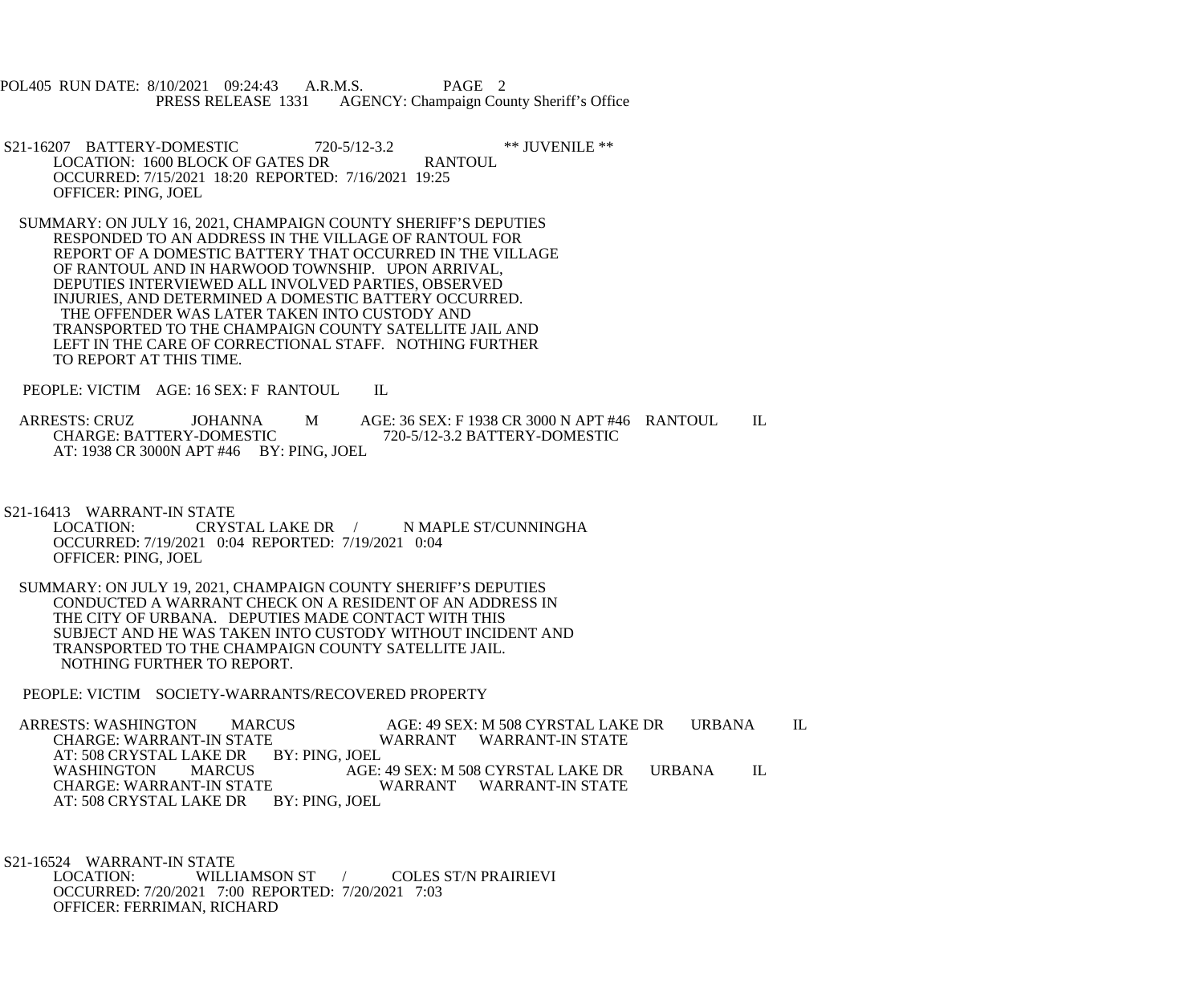POL405 RUN DATE: 8/10/2021 09:24:43 A.R.M.S. PAGE 3<br>PRESS RELEASE 1331 AGENCY: Champaign Cou AGENCY: Champaign County Sheriff's Office

 SUMMARY: RP CALLED REPORT SECOND HAND INFORMATION THAT A KID WAS AT THIS ADDRESS TEARING UP ITEM. IT WAS LATER LEARNED THE SUSPECT HAD A WARRANT FOR HIS ARREST OUT OF CHAMPAIGN COUNTY. THE WARRANT WAS CONFIRMED AND THE SUSPECT WAS ISSUED AN NTA FOR THE WARRANT.

PEOPLE: VICTIM SOCIETY-WARRANTS/RECOVERED PROPERTY

ARRESTS: MARS DEREK ALLEN AGE: 26 SEX: M 621 WILLIAMSON ST MAHOMET IL CHARGE: WARRANT WARRANT WARRANT-IN STATE CHARGE: WARRANT-IN STATE WARRANT WARRANT-IN STATE<br>AT: 621WILLIAMSON ST BY: FERRIMAN. RICHARD BY: FERRIMAN, RICHARD

 S21-16545 WARRANT-IN STATE LOCATION: 100 BLOCK OF MAIN ST E OCCURRED: 7/20/2021 9:00 REPORTED: 7/20/2021 9:00 OFFICER: HELM, KARA

SUMMARY: INDIVIDUAL PRESENTED IN COURT WITH AN ACTIVE WARRANT.

PEOPLE: VICTIM SOCIETY-WARRANTS/RECOVERED PROPERTY

ARRESTS: TAKEDA DEBORAH HISAE AGE: 55 SEX: F 1305 W BEECH URBANA IL CHARGE: WARRANT-IN STATE WARRANT WARRANT-IN STATE STATE WARRANT WARRANT-IN STATE<br>BY: HELM. KARA AT:  $101$  E MAIN ST

S21-16560 WARRANT-IN STATE<br>LOCATION: GURTH DR

 $\angle$  RICHARD DR/PERKINS R OCCURRED: 7/20/2021 12:10 REPORTED: 7/20/2021 12:11 OFFICER: FROMM, DANIEL

 SUMMARY: ON TUESDAY, 7/20/21, CHAMPAIGN COUNTY SHERIFF'S DEPUTIES WERE DISPATCHED TO A RESIDENCE IN URBANA TO CHECK WELFARE ON AN INDIVIDUAL. DURING THE CALL AN INDIVIDUAL WITH A CHAMPAIGN COUNTY WARRANT WAS LOCATED. THE INDIVIDUAL WAS PLACED UNDER ARREST AND TRANSPORTED THE CCSO SATELLITE JAIL WITHOUT INCIDENT.

PEOPLE: VICTIM SOCIETY-WARRANTS/RECOVERED PROPERTY

ARRESTS: SHACKELFORD TRYSTEN A AGE: 22 SEX: M 38 GURTH URBANA IL CHARGE: WARRANT-IN STATE CHARGE: WARRANT-IN STATE WARRANT WARRANT-IN STATE<br>AT: 38 GURTH BY: FROMM, DANIEL BY: FROMM, DANIEL

S21-17302 WARRANT-IN STATE